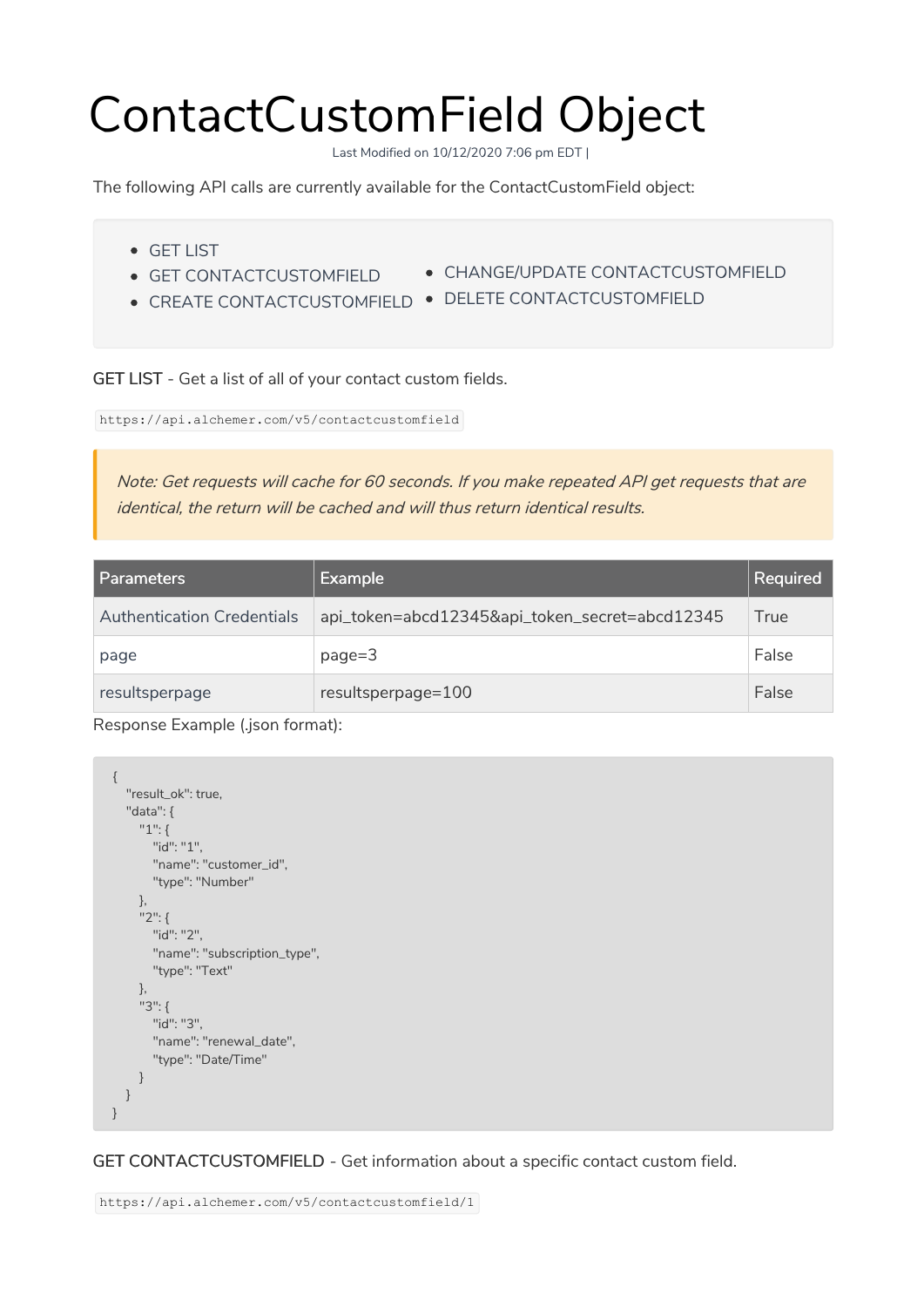Note: Get requests will cache for 60 seconds. If you make repeated API get requests that are identical, the return will be cached and will thus return identical results.

| l Parameters                      | <b>Example</b>                                 | Required |
|-----------------------------------|------------------------------------------------|----------|
| <b>Authentication Credentials</b> | api_token=abcd12345&api_token_secret=abcd12345 | True     |
| page                              | $page = 3$                                     | False    |
| resultsperpage                    | resultsperpage=100                             | False    |

Response Example (.json format):

```
{
  "result_ok": true,
  "data": {
   "id": "1",
   "name": "customer_id",
    "type": "Number"
  }
}
```
## CREATE CONTACTCUSTOMFIELD- Create a new contact custom field.

https://api.alchemer.com/v5/contactcustomfield? method=PUT&name=customfield&type=Text

| Parameters                        | Example                                        | <b>Required</b> |
|-----------------------------------|------------------------------------------------|-----------------|
| <b>Authentication Credentials</b> | api_token=abcd12345&api_token_secret=abcd12345 | True            |
| name                              | Contact Custom Field Name (e.g. Customer ID)   | True            |
| type*                             | Text, Date/Time, Currency, Number, Yes/No      | False           |

\*type will default to Text if not specified

Response Example (.json format):

```
{
  "result_ok": true,
  "data": {
    "id": "6",
    "name": "plan_type",
    "type": "Text"
  }
}
```
CHANGE/UPDATE/ADD TO CONTACTCUSTOMFIELD- Update your contact custom field.

https://api.alchemer.com/v5/contactcustomfield/1? method=POST&name=updatedname&type=Text

| <b>Parameters</b> | V Example | Required |
|-------------------|-----------|----------|
|                   |           |          |